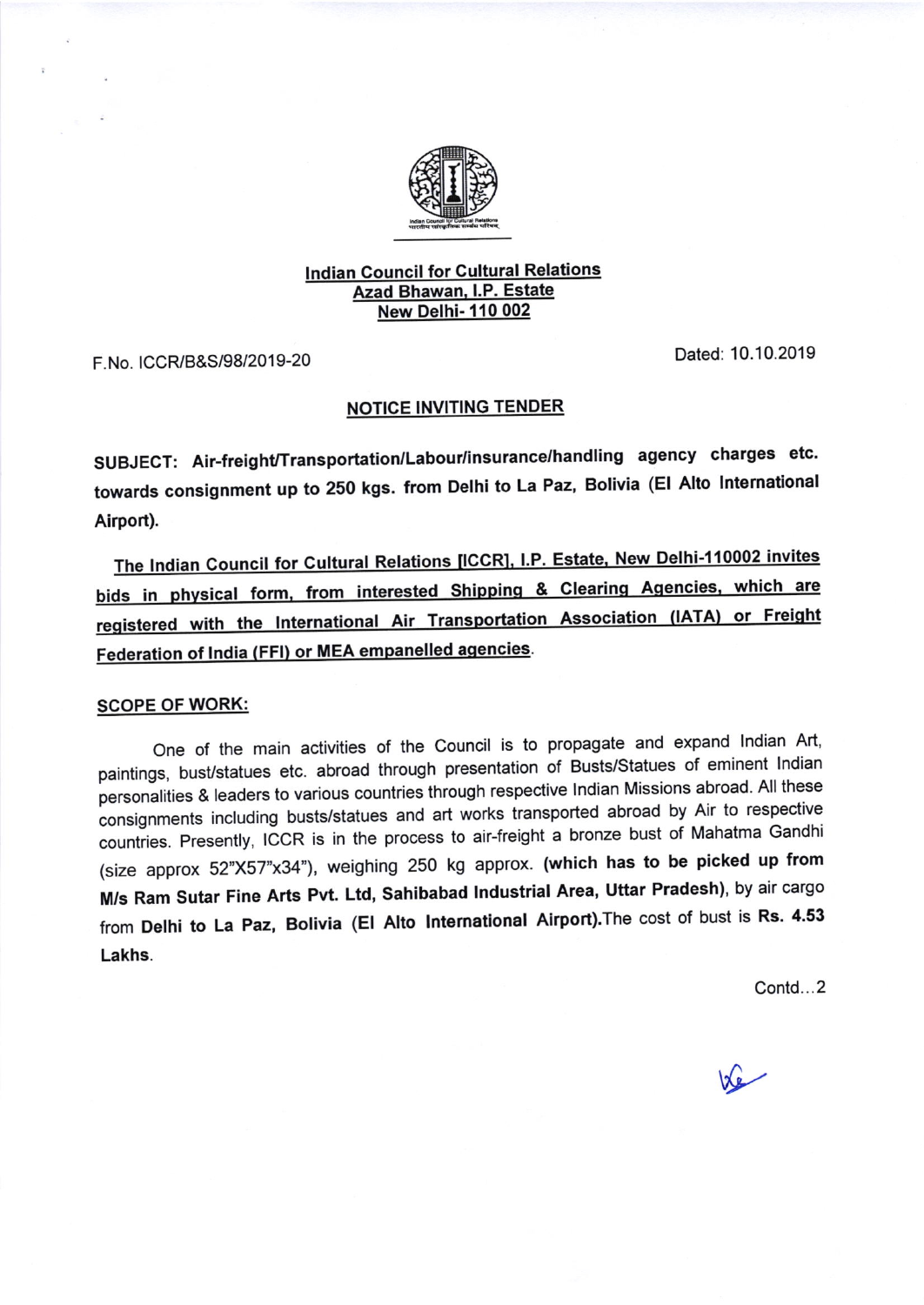- 1. Details of GST/PAN No.
- 2. IATA or FFI Registration certificate (to be enclosed)

3. Documents in support of 3 years experience for air/sea-freighting the consignment sent abroad.

- 4. Routing with flight/airlines details etc. should be mentioned
- 5. Transit time should also be mentioned
- 6. Quoted rates should be inclusive of all taxes etc, as per given format:-

| S.No. | <b>Particulars</b>                                                     | Air-Cargo |
|-------|------------------------------------------------------------------------|-----------|
|       | Routing                                                                |           |
| 2.    | Schedule of delivery to the consignee from the<br>date of award of Job |           |
| 3.    | Rate (per kgs.)                                                        |           |
| 4.    | <b>Total Cost including taxes</b>                                      |           |

 $\sqrt{2}$